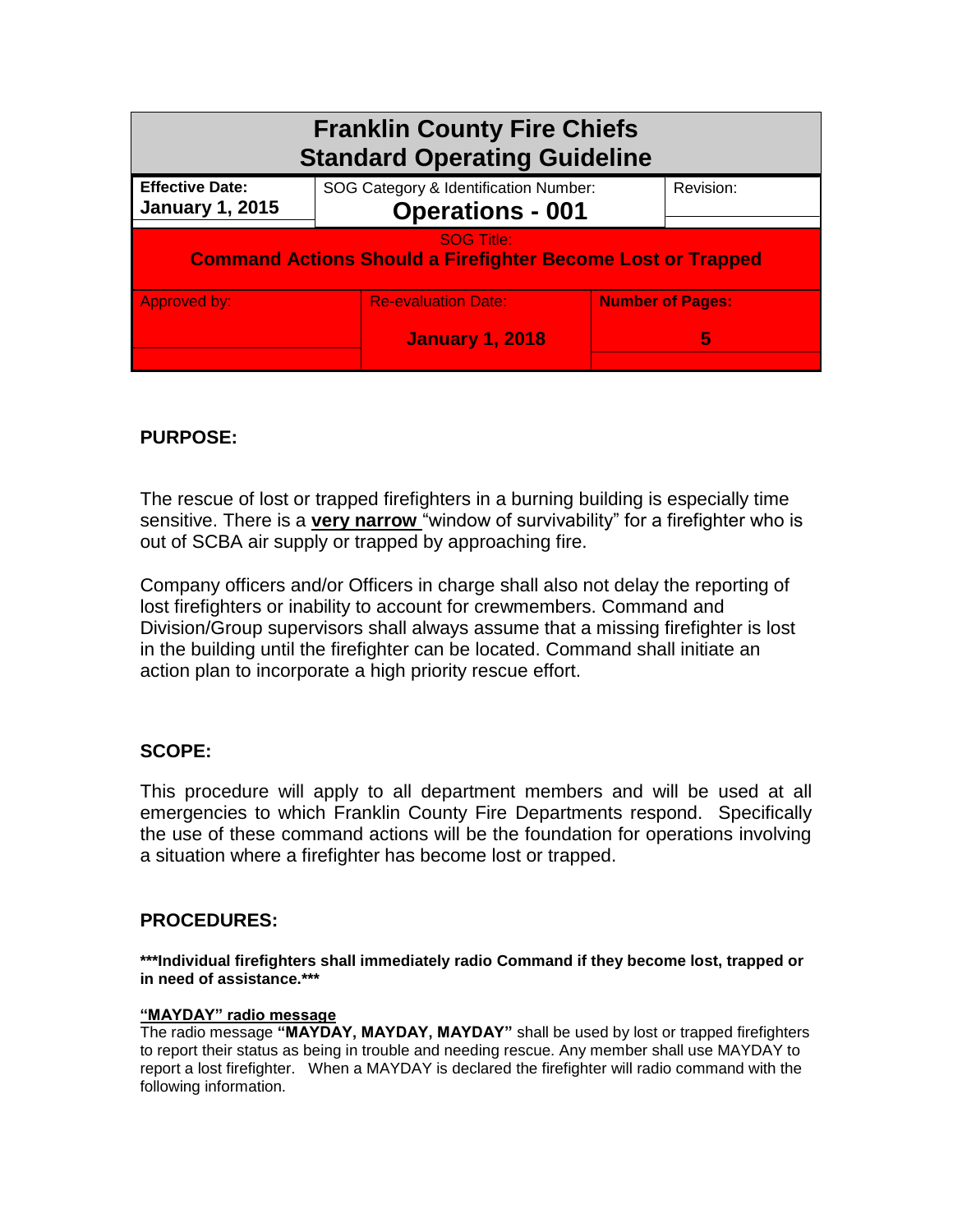- Location
- **•** Identification
- Problem

## **\*\*\*Any report of a MAYDAY shall receive priority radio traffic, meaning all non-essential radio traffic shall cease.\*\*\***

The term "MAYDAY" shall be reserve ONLY to report lost or trapped firefighters. The term **"EMERGENCY MESSAGE"** shall be used to report other emergencies or high-risk hazards encountered on the incident scene.

The term **"MAYDAY"** typically shall be used in the following situations:

- By personnel who are lost, trapped, or in trouble
- By Company officer, Division/Group supervisor or other member who cannot account for an assigned firefighter who is operating in a hazard zone.
- By a member who witnesses or has confirmed that a firefighter is lost or in trouble

Survival actions for the firefighter(s) declaring the "MAYDAY" are included in **S.O.P. Firefighter Self Survival Actions**

Once a **MAYDAY** has been declared, all fire ground companies except the affected companies and the RIT(s) shall be moved to another radio channel. This shall be initiated by the Incident Commander.

## **Command response to a missing firefighter**

The Incident Commander **SHALL ALWAYS** assume that a missing firefighter is lost or trapped in the building until the firefighter is located. Rapid, concise, decisions and actions shall be taken to increase survivability. The following is a list of actions to be taken by Command for a reported missing or trapped firefighter. These are guidelines and need not be accomplished in the order listed. They must however, be accomplished rapidly.

### **1. Change the plan to a high priority rescue effort**

The Incident Commander must restructure the Incident Action Plan to support the firefighter rescue effort. A rescue plan must be developed and the Command organization expanded. The plan and objectives shall be communicated to other Command staff and Division/Group supervisors for implementation.

### **2. Immediately request additional alarm(s)**

At least one (1) additional level of both fire and EMS alarm shall be immediately requested. Upgraded alarms may be requested based on circumstances and potential. Early consideration must be given to heavy equipment resources and Technical Rescue Team (TRT) assistance in structural collapses.

## **3. Fireground Accountability**

A Personnel Accountability Report (PAR) shall be immediately requested from all companies operating on the fireground. In some situations, such as collapse, crewmembers may be separated. The only practical method to obtain an accurate PAR may be to withdraw crews to the exterior. Withdrawal is a judgment call based on circumstances at the time, information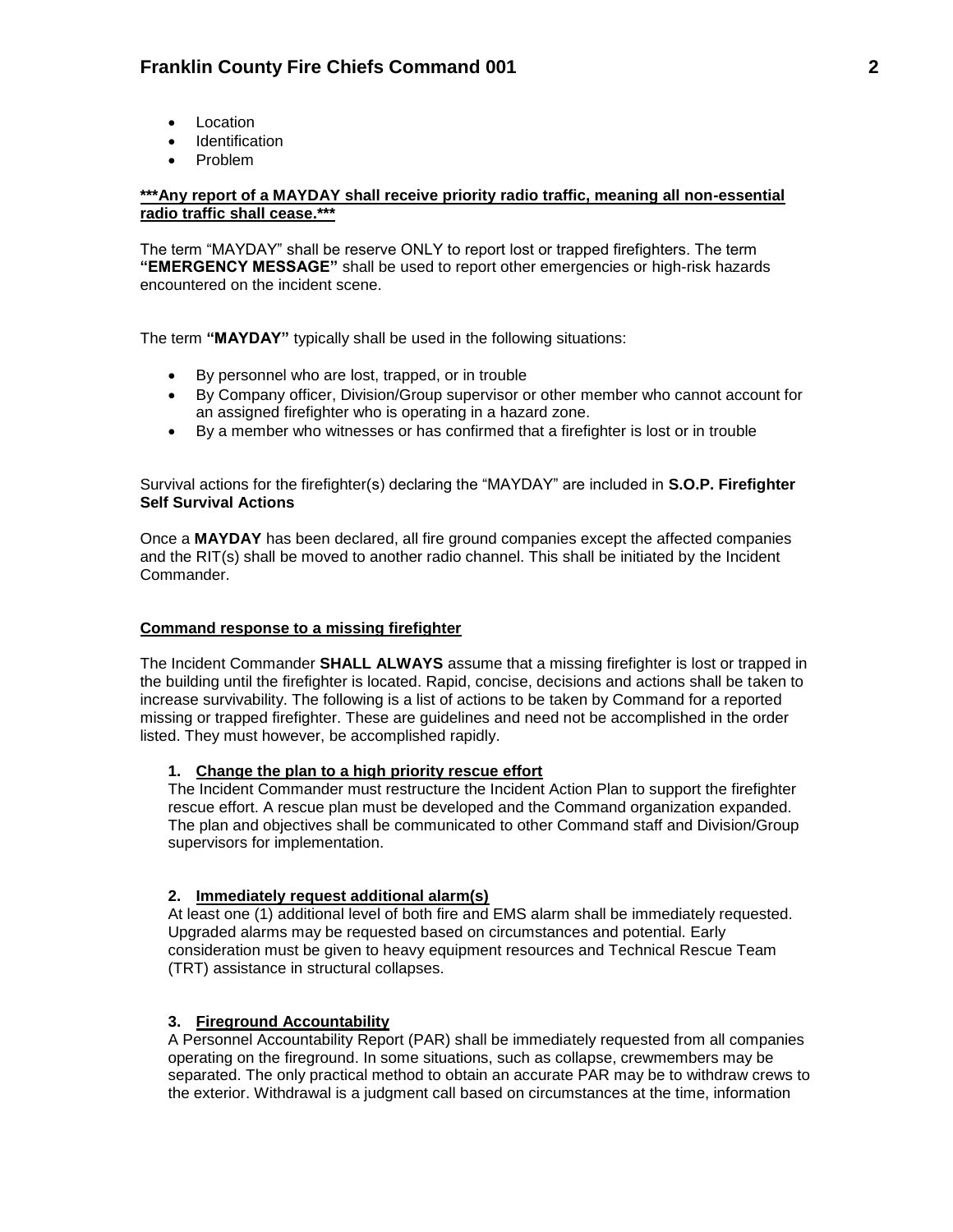available, and resources. It may not be practical or possible to do. However, absolute need for an accurate PAR and information on missing firefighters remains a critical priority.

## **4. Commit the Rapid Intervention Team (RIT)assign a RIT Chief and Safety Officer**

The RIT shall be deployed to begin the rescue effort typically beginning at the last reported work area. A RIT Chief should be assigned to direct the overall RIT effort and to coordinate with the Incident Commander.

If not already in place a Safety Officer shall be assigned to monitor activity and evaluate the safety of the operation. Other Safety Officer responsibilities will be to conduct an assessment of the hazards, thus allowing the RIT Chief to concentrate on the rescue effort. Division/Group supervisors must coordinate efforts to ensure that a safe effective rescue operation is conducted.

## **5. Confirm with Shellburne Control that all radio channels are being monitored**

Command shall ensure that Dispatch monitors all radio channels. If a lost firefighter declares an emergency on a channel other than the fireground operations channel, Command must be immediately directed to the lost firefighters channel for direct communications. Contact shall immediately be attempted to determine if an emergency exists.

### **Additional strategic and tactical considerations**

### **Reinforce firefighting positions**

Firefighting operations shall not be discontinued during the rescue operation. Command and fire crews shall take aggressive measures to protect trapped or missing firefighters from the effects of the fire. Efforts shall be concentrated on reinforcing existing positions, keeping the fire out of rescue area, and providing appropriate ventilation and lighting. In some situations it may be appropriate to cease operations in some areas of the building in order to relocate companies to better protect the rescue effort.

## **Open/Unlock all doors**

All doors in the immediate area of the search shall be unlocked or forced open, and the immediate interior area quickly searched. Where practical, doors shall be left open to provide an emergency escape route unless doing so will have negative effects on the fire. **In all cases doors shall remain unlocked.**

#### **Ensure that an ALS ambulance is standing by and establish treatment and transportation groups**

The Incident Commander should assign EMS personnel to immediately treat and rescued firefighters. A transportation group should also be in place and coordinating activities with the treatment group.

## **Media control**

Command will need to control the media early and throughout the incident. Information on the identities and conditions of lost firefighters shall be restricted until after families are notified. Media film crews shall be restricted to areas which are at a safe distance and that will prevent visual/facial identification of any victims. A Public Information Officer (PIO) should be assigned to assist Command.

### **Family needs**